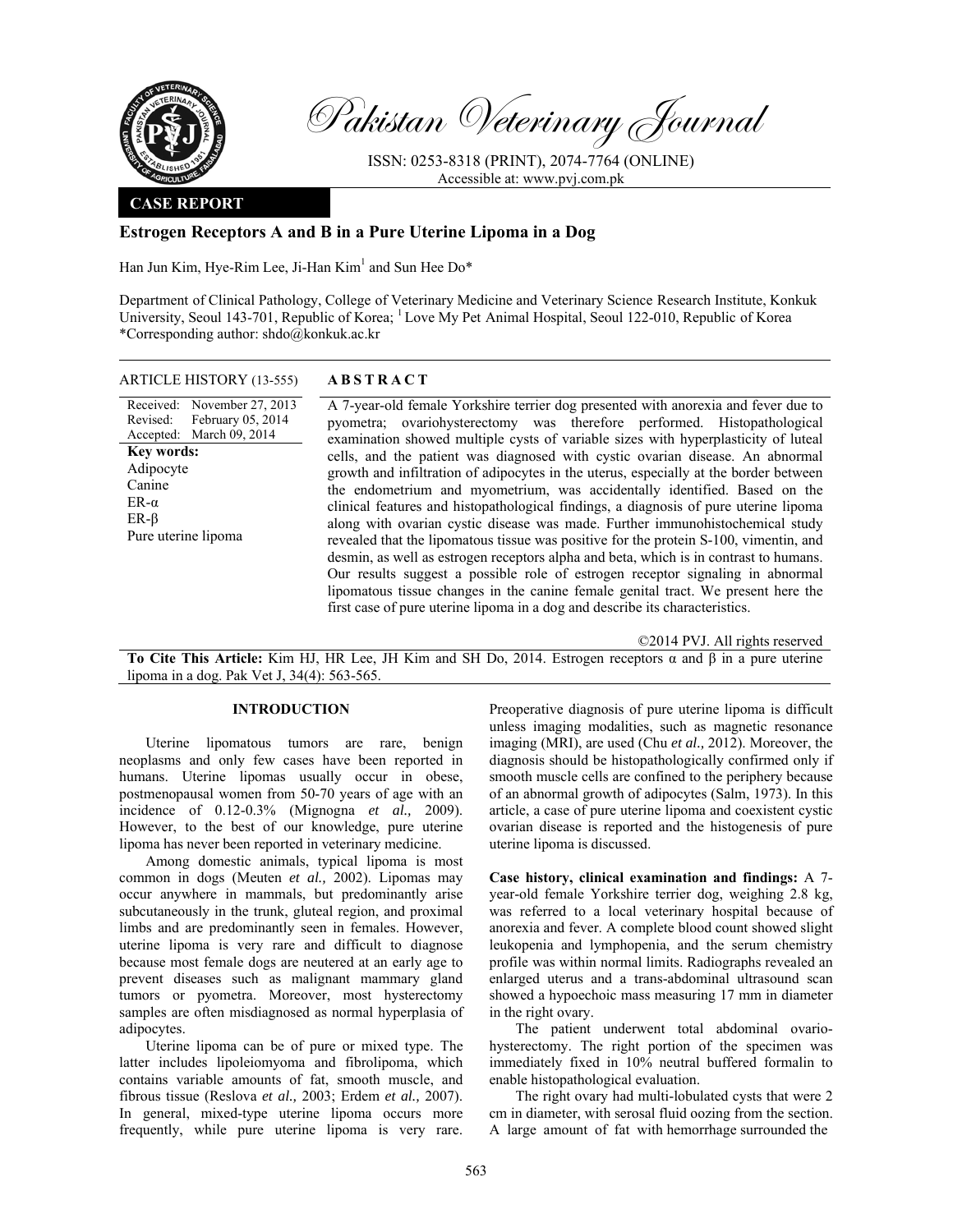

**Fig. 1:** Macroscopic findings of excised ovary and uterus from the patient. Arrowhead indicates a cystic ovary 2 cm in diameter. A large amount of fat with hemorrhagic lesions is seen near the infundibulum and body of the uterus (Circle).

uterus, especially near the infundibulum (Fig. 1). Dark to yellow-colored pus was detected on uterine section, and the luminal surface was narrowed, especially on the infundibulum and uterine body.

Microscopic examination of the ovary revealed multiple cysts and clusters of luteal cells that had highly eosinophilic vacuolated cytoplasm. These histopathological findings showed that the hormonal effects were prominent and resulted in multiple ovarian cysts with hyperplastic luteal cells.

Inflammatory cells, such as lymphocytes and neutrophils, infiltrated the endometrial region near the luminal surface, which was associated with edematous changes. Mature adipocytes with clear cytoplasm and paracentric nuclei were found in submucosal lesions, especially at the border between the endometrium and myometrium (Fig. 2). In addition, adipocytes were also seen in the myometrial region between the circularis and longitudinalis muscles. This resulted in the normal vasculature moving to the periphery. No smooth muscle cells or fibrous elements were seen within the proliferation zone of adipocytes, but the peripheral region of the myometrium was atrophic (Fig. 3). At higher magnification, smooth muscle cells in the myometrium near the lipomatous lesion were atrophic due to proliferation of mature adipocytes (Fig. 3, inset). According to these histopathological findings, the final diagnosis of the lesion was established as pure uterine lipoma.

The lipomatous lesion was further examined by performing immunohistochemistry (IHC) to identify the origin of the abnormal proliferative adipocytes, according to the previous report. The primary antibodies were antivimentin (DakoCytomation, A/S, Glostrup, Denmark), anti-desmin (DakoCytomation), anti-S-100 protein (Abcam, Cambridge, UK), anti-estrogen receptor (ER)- $\alpha$ (Santa Cruz Biotechnology, California, USA), and anti-ER-β (Santa Cruz Biotechnology).

Smooth muscle cells of the myometrium stained positively for desmin (Fig. 4a), vimentin (Fig. 4b) and S-100(data not shown); the adipocytic tumoral lesion also showed the same immune profile. In addition, lipomatous



**Fig. 2:** Histopathological findings of uterus (endometrium & myometrium). The endometrial glands are displaced towards the lamina propria and the myometrium shows atrophy because of submucosal proliferation of mature adipocytes (hematoxylin & eosin stain, ×40).



**Fig. 3:** Histopathological findings of the uterus between the circularis and longitudinalis muscles. Proliferation of adipocytes has caused the normal vasculature to move towards the periphery. Inset: myocytes atrophied due to the abnormal growth of mature adipocytes (hematoxylin & eosin, ×40, ×200 [inset])



**Fig. 4:** Immunohistological characterization of tumor adipocytes. Neoplastic cells are positive for mesenchymal cell markers vimentin (a) and desmin (b) as well as estrogen receptors alpha (c) and beta (d) (Immunohistochemical stain, ×200).

tissue (Fig. 3), associated with degeneration of adjacent smooth muscle cells, was positive for estrogen receptors alpha (ER- $\alpha$ ) and beta (ER-β), in contrast to the previous article (Fig. 4c  $&$  4d).